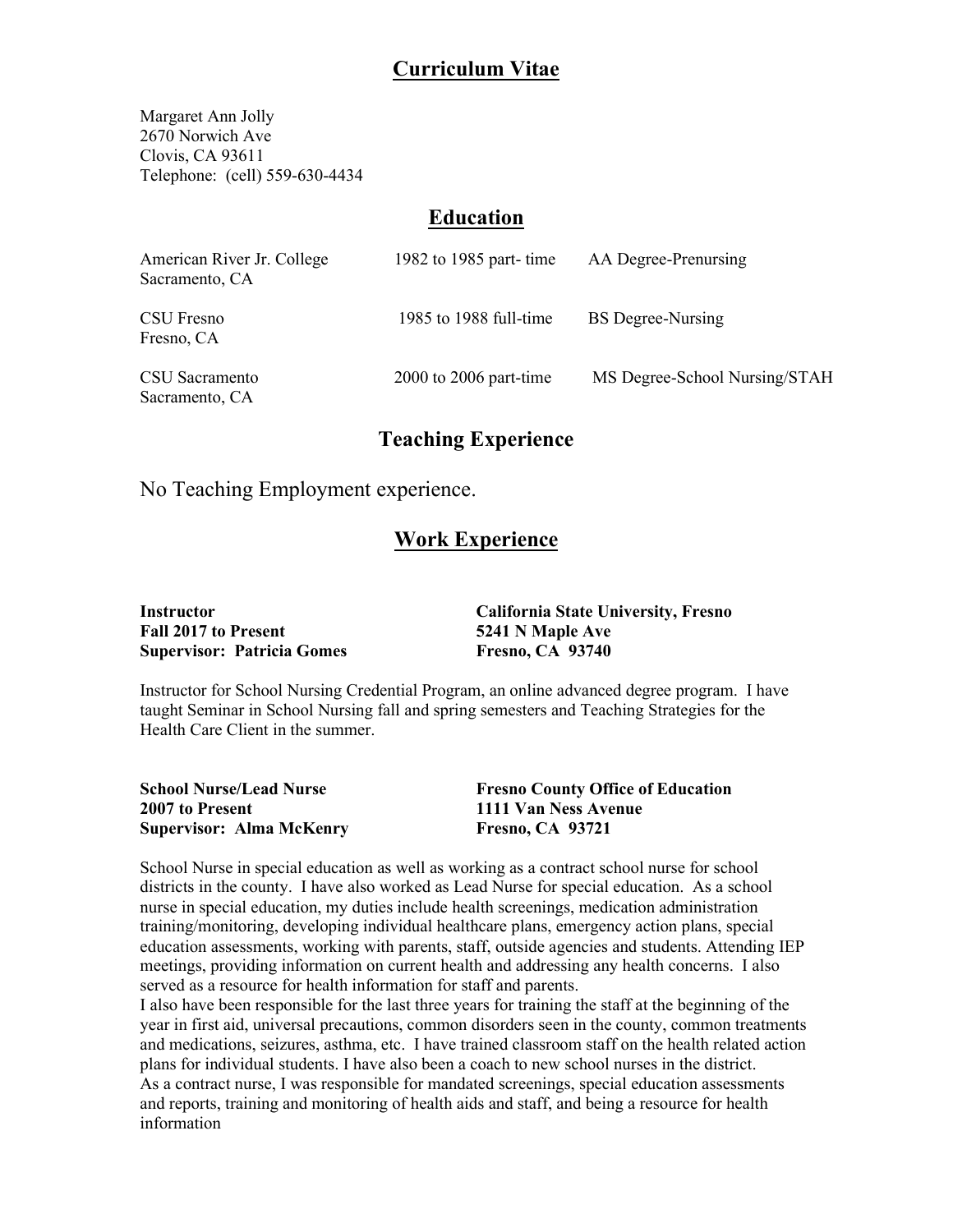#### **Work Experience (continued)**

**2000 to 2007 5735 47th Avenue Supervisor: Pat McCoy Sacramento, CA 95824**

**School Nurse Sacramento City Unified School District (916) 643-9412**

School Nurse for Preschool/ Autism Special Education Team for last four years. Duties include completing assessments and health histories preschool age children including vision, hearing, blood pressure, height and weight; emergency health plans and staff training for children with specialized healthcare needs; resource for IEP team regarding medically fragile students; referrals to appropriate agencies; working with referring early intervention agencies such as Alta Regional Center and Infant Development Programs; assessment of children of various ages, referred students to Autism team to determine eligibility under Educational Code for Autism Spectrum Disorder; covering physically health and impaired unit during summers and spring sessions: working with children with multiple health problems and specialized healthcare procedures, overseeing health aides, and working with staff on site.

| <b>Medical Case Management Nurse</b> | <b>Sacramento County</b>      |
|--------------------------------------|-------------------------------|
| <b>Relief Lead Nurse</b>             | California Children's Service |
| 1996 to 2000                         | 9616 Micron Ave Ste 640       |
| <b>Supervisor: Crystl Carleton</b>   | Sacramento, CA 95827          |
|                                      | $(916) 875 - 9900$            |

 Medical case management of approximate caseload of 600 patients, with approximately 25% of these comprehensively case managed. Duties include identifying patients in need of comprehensive case management; attending Medical Therapy Clinics and Centers; reviewing medical reports and records; arranging conferences with physician, social worker, home health agencies, patient/family and other involved professionals; identifying needed services and authorizing for them; follow up with families to make sure appointments kept, etc. face sheet interviews with potential new clients, determination of medical eligibility/medical necessity based on C.C.S guidelines and Medi-cal benefits. Providing resources for families. Aiding in development of Comprehensive Case Management program and tools utilized to determine CCM need. Relief Lead Nurse duties include handling any problems that arise, supervising other C.C.S nurses: location of nurses in field and expected time of return. Aiding in improving provider relations with physicians, vendors, and other healthcare providers. Providing information on CCS to providers, families and other healthcare agencies in community during Health Fairs, in-services, etc.

| <b>Registered Nurse II</b>        | <b>Sutter Memorial Hospital</b> |
|-----------------------------------|---------------------------------|
| <b>Relief Charge Nurse</b>        | 52nd and F streets              |
| 1991 to 1997                      | Sacramento, CA 95816            |
| <b>Supervisor: Karlene Morris</b> | $(916) 733 - 1960$              |

 Primary care of 1-5 pediatric patients- oncology, surgical, and medical patients on a pediatric floor as well as primary care of 1-2 critically ill children in the PICU with multiple diagnoses; medication administration including drips; admission, transfers, discharges; coordination of patient care and treatments; teaching families patient care; Venipuncture, starting IVs; Clarifying, noting and taking orders; Working with families and ancillary personnel, initiating and maintaining plans of care.

From 1996 to 1997 was per diem in Float Pool, worked PICU and Peds Floor.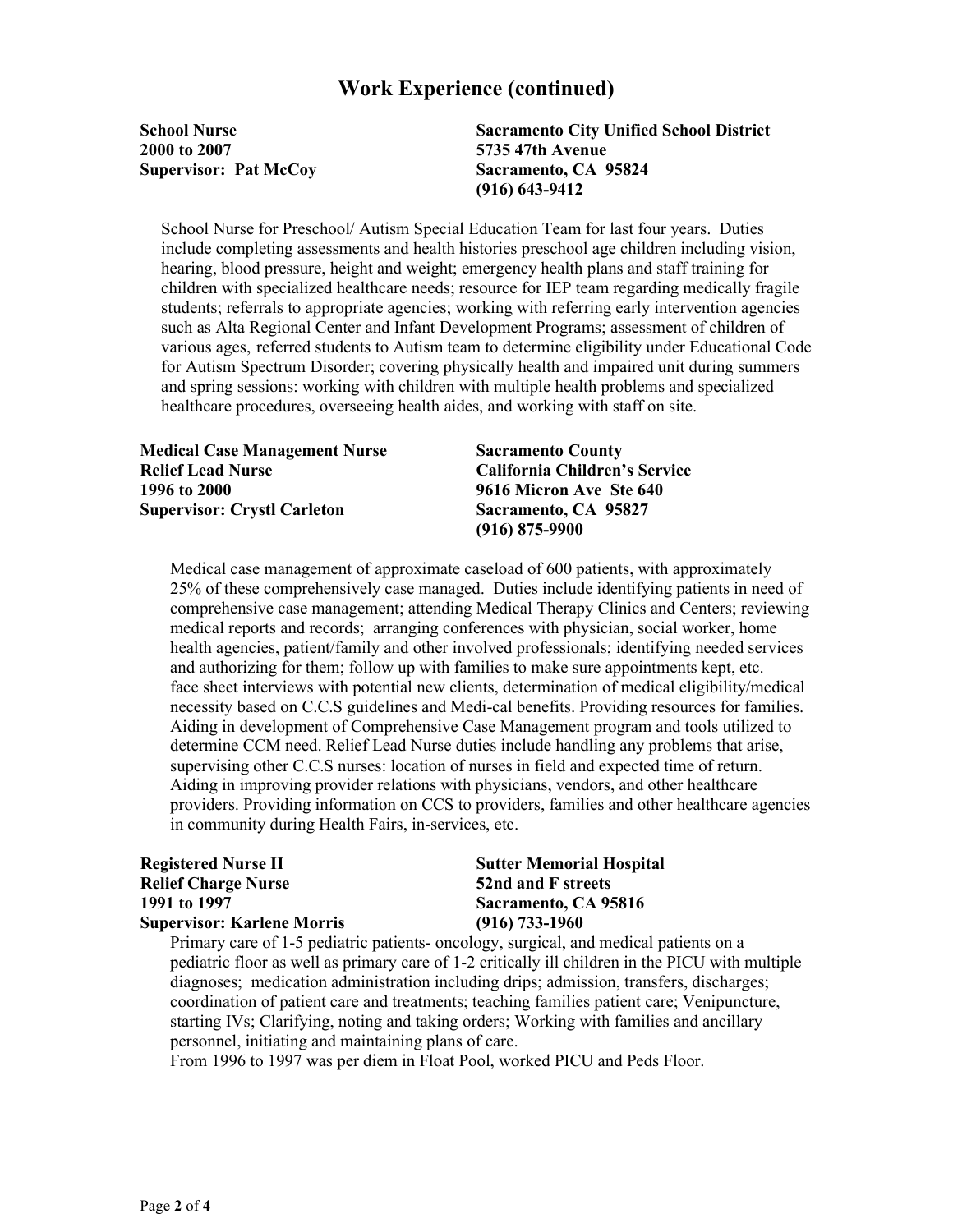## **Work Experience (Continued)**

**Relief Charge Nurse 747 52nd Street 1989 to 1991 Oakland, CA 94609 Supervisor: Katie Boggs (510) 428-3000**

**Registered Nurse II Oakland Children's Hospital**

 Primary care of 1-2 critically ill pediatric patients- post-op cardiac, trauma, sepsis, respiratory distress, HUS, multisystem failure- medication administration including drips; admissions, transfers, discharges; coordination of patient treatments and care; teaching families patient care; venipuncture, starting IVs; telephone orders, clarifying orders, noting orders; working with families, residents, doctors, and other hospital personnel; setting up patient care conferences on chronic/severely ill children; initiating and updating care plans; standards of care and primary nursing committees.

| <b>Registered Nurse II</b> | <b>Northbay Medical Center</b> |
|----------------------------|--------------------------------|
| 1988 to 1991               | 1800 Pennsylvania Ave          |
| Supervisor: Mary Dickey    | Fairfield, CA 94533            |
|                            | $(707)$ 429-3600               |

 Primary care of 3-4 pediatric patients; medication administration; admissions, discharges; coordination of patient treatments, procedures, etc.; teaching families patient care; starting IVs; telephone orders, noting orders; working with families, doctors, etc.; setting up patient care conferences on chronic patients; trach care; developed care plan format, etc.

| <b>Registered Nurse</b>      | <b>Valley Children's Hospital</b> |
|------------------------------|-----------------------------------|
| 1987 to 1988                 | 3151 North Milbrook               |
| <b>Supervisor: Pat Brown</b> | <b>Fresno, CA 93703</b>           |
|                              | $(209)$ 225-3000                  |

 Primary care of 4-5 patients; medication administration for up to 8 patients; discharges, admissions; coordination of patient treatments, procedures, etc.; teaching families; starting IVs; telephone orders, noting orders; working with families, doctors, residents, and other hospital personnel.

**1986 to 1987 Fresno and R streets Supervisor: Pat Pryor Fresno, CA 93715** 

**Extern Fresno Community Hospital (209) 442-6000**

 Providing patient care under supervising RN: vital signs, patient safety, turning immobile patients every 2 hours; assessing patient status, etc..

# **Qualifying Experience**

I have been a preceptor at the hospital for CSU Sacramento students, and preceptor for CSU Fresno for Community Health and School Nursing students. I have been a guest lecturer to teachers for a special education class and at CSU Sacramento for a case management class. I have taught online since Fall of 2017 for the school nurse credential program at CSU Fresno.